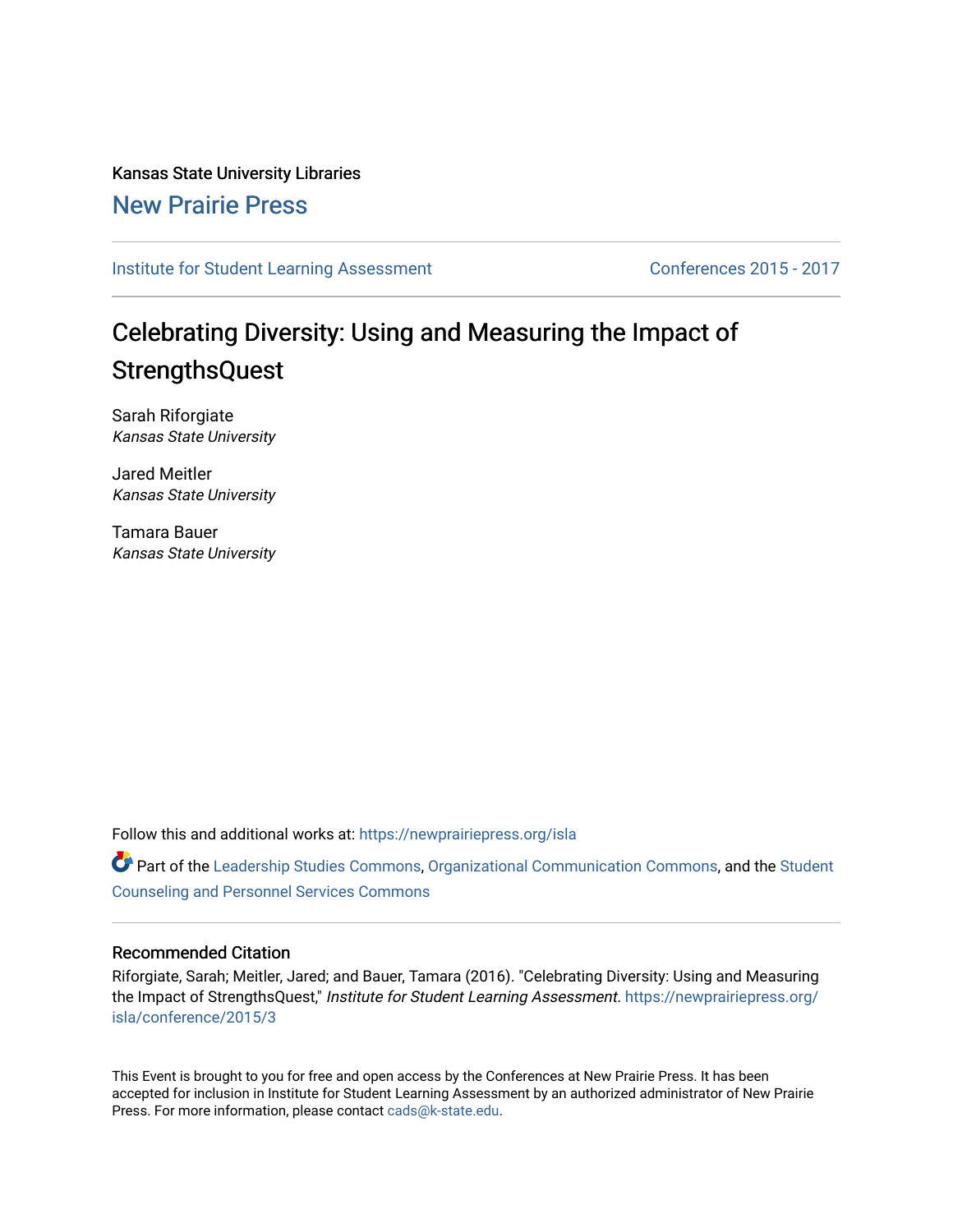## **Institute for Student Learning Assessment on Assessing Diversity Outcomes: Advancing Inclusive Excellence**

Proposal Deadline: September 8, 2015 Conference: November 12-13, 2015 Location: Kansas State University

## **Panel Proposal**

Panel Title: Celebrating Diversity: Using and Measuring the Impact of StrengthsQuest

**Type of Session:** 50 minute session

**Presenters:** Sarah Riforgiate, Assistant Professor, Dept. of Communication Studies Tamara Bauer, Instructor, Staley School of Leadership Studies Jared Meitler, Coordinator, Academic and Career Information Center

**Learning Objective (what will students know, believe, or be able to do as a result of this strategy):** This panel fits the "Best-practice examples of instructional/assessment practice to develop diversity outcomes." Students who experience StrengthsQuest based learning will have a greater appreciation for their own strengths and better understand/appreciate the actions of students with different strengths from their own. This approach to learning considers how diversity is both important/necessary and positive as different types of individuals are best equipped to contribute based on a wide range of personal strengths.

**Prior Knowledge/Skills (what a student should already know and can do):** No prior knowledge is needed for students to be able to take advantage of StrenthsQuest learning. Students do need to complete the StrengthsQuest assessment that is provided free to all incoming Kansas State University students or can be purchased on-line for \$9.99 [\(http://www.strengthsquest.com/content/cms.aspx?space=SQ&ci=141212&title=Purchase\)](http://www.strengthsquest.com/content/cms.aspx?space=SQ&ci=141212&title=Purchase).

**Description of Assessment (how you know the extent to which students have achieved the outcome):** Each presenter has different outcomes and assessments in using the StrengthsQuest learning approach. In the Department of Communication Studies, Communication and Leadership class (COMM 535), students use strengths in class activities, to self-select more diverse work teams for a group project, and write self-reflections about how they are actively using their strengths to be successful as a student and leader. Assessments include reflection papers, group project work, and a learning portfolio. In Leadership Studies, students taking Introduction to Leadership Concepts (LEAD 212) explore StrengthsQuest as a way to learn about self and how they can best leverage their own strengths and the strengths of others when exercising leadership. Through a service-learning experience students apply their knowledge of strengths in working with a team, and practice various approaches of engaging with one another throughout the service experience. At the Academic and Career Information Center, students are guided to majors, minors, and career opportunities that allow them to capitalize on their strengths. In addition to a follow-up survey for appointments, students in the Academic and Career Decisions class (EDCEP 120) take a pre- and post- test regarding their Career